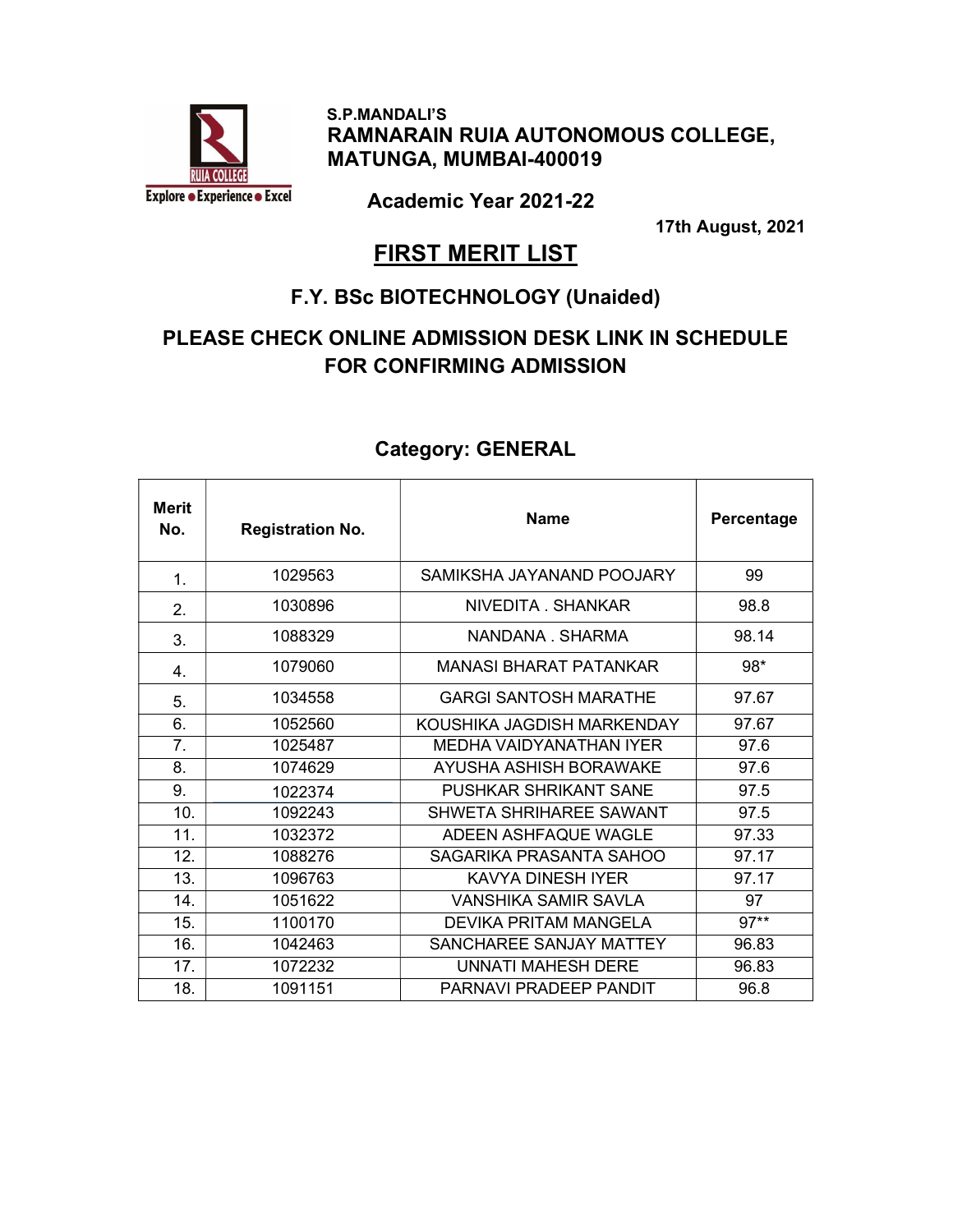## Category: EWS

| <b>Merit</b><br>No. | <b>Registration</b><br>No. | <b>Name</b>               | Percentage |
|---------------------|----------------------------|---------------------------|------------|
| 1.                  | 1077675                    | ISHA UDAY PATIL SEEMA     | 93.83      |
| 2.                  | 1086848                    | SNEHA SUNIL YADAV SUNITA  | 92.83      |
| 3.                  | 1023367                    | <b>ADITI KESHAV JOSHI</b> | 91.17      |

## Category: SC

| <b>Merit</b><br>No. | <b>Registration</b><br>No. | <b>Name</b>                       | Percentage |
|---------------------|----------------------------|-----------------------------------|------------|
| 1.                  | 1077532                    | <b>MALLIKA NA SINGH</b>           | 95.67      |
| 2.                  | 1041112                    | SALONI KISHORE HANKARE            | 94.33      |
| 3.                  | 1044804                    | SAYALI SHASHIKANT SAGALGILE       | 93.5       |
| 4.                  | 1074954                    | SANNIDHI NILESH KOSAMBI           | 93.17      |
| 5.                  | 1113827                    | <b>CHAITALI ASHWINKUMAR SURTI</b> | 93.17      |

## Category: ST

| <b>Merit</b><br>No. | <b>Registration</b><br>No. | Name                     | Percentage |
|---------------------|----------------------------|--------------------------|------------|
| 1.                  | 1072883                    | SAKSHI BHALCHANDRA DAMA  | 91.83      |
| 2.                  | 1021486                    | PRANJAL VIKRAMSINH VALVI | 86.5       |

## Category: VJ (NT-A)

| <b>Merit</b><br>No. | Registration<br>No. | <b>Name</b>           | Percentage |
|---------------------|---------------------|-----------------------|------------|
| -1                  | 1074532             | SANKET DEELIP CHAVHAN | 88.83      |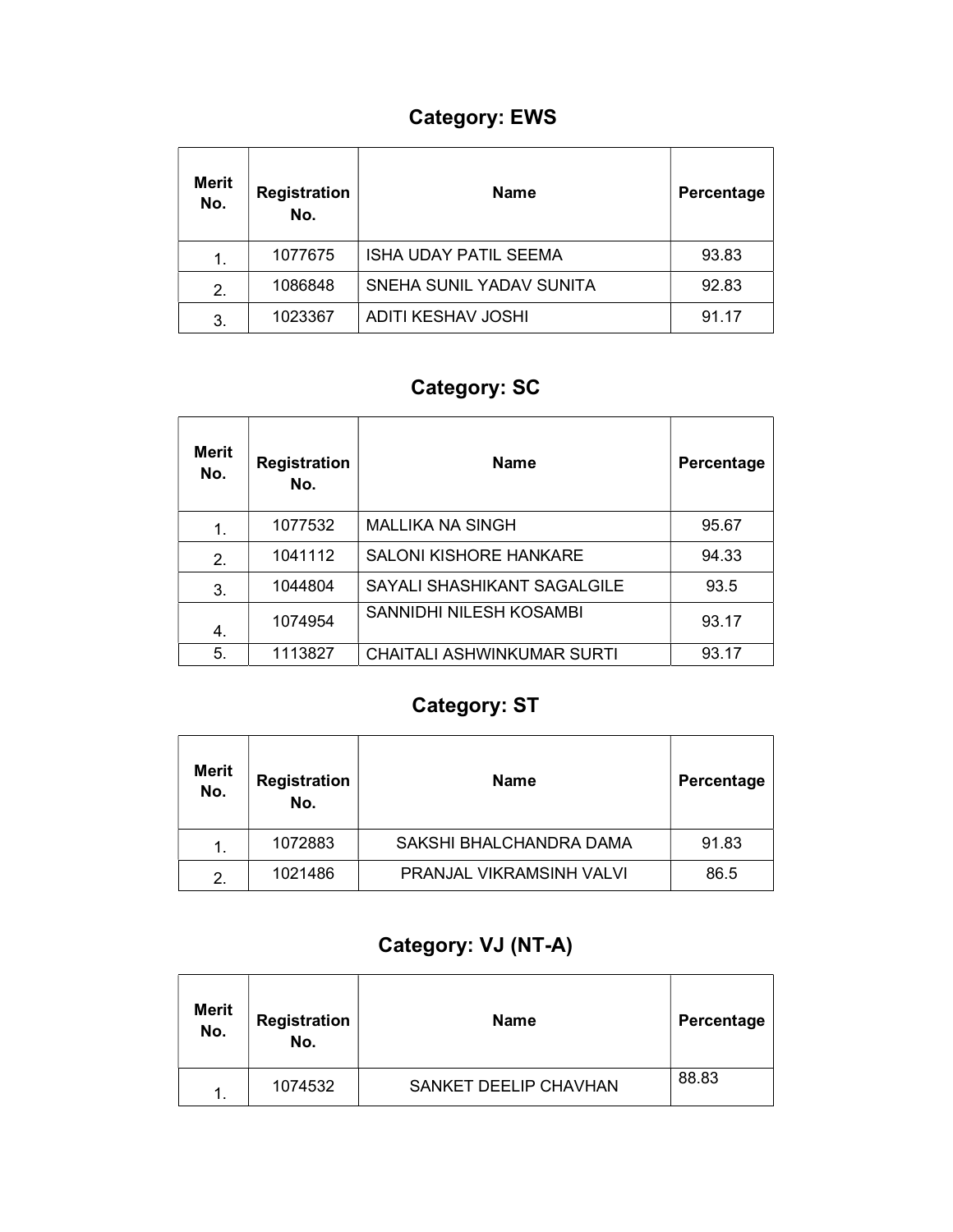## Category NT-B

| <b>Merit</b><br>No. | <b>Registration</b><br>No. | Name                     | Percentage |
|---------------------|----------------------------|--------------------------|------------|
|                     | 1030097                    | SOHAM HARISHANKAR JADHAV | 94.5       |

## Category NT-C

| <b>Merit</b><br>No. | <b>Registration</b><br>No. | <b>Name</b>          | Percentage |
|---------------------|----------------------------|----------------------|------------|
|                     | 1078766                    | JAY DHULAPPA DOMBALE | 90.17      |

## Category NT-D

| <b>Merit</b><br>No. | <b>Registration</b><br>No. | <b>Name</b>         | Percentage |
|---------------------|----------------------------|---------------------|------------|
|                     | 1049670                    | VISHAL BHARAT KAKAD | 92.67      |

# Category OBC

| Merit<br>No. | <b>Registration</b><br>No. | <b>Name</b>                  | Percentage |
|--------------|----------------------------|------------------------------|------------|
| 1.           | 1050952                    | CHAITRALI GAJANAN WAINGANKAR | 95.83      |
| 2.           | 1109979                    | AADITYA DEEPAK PATIL         | 95.67      |
| 3.           | 1049738                    | <b>MRUDULA DILIP RAGJI</b>   | 94         |
| 4.           | 1043138                    | DRISHTI VASANT SALIAN        | 93.8       |
| 5.           | 1112206                    | RASIKA RAJENDRA BORDEKAR     | 93.67      |